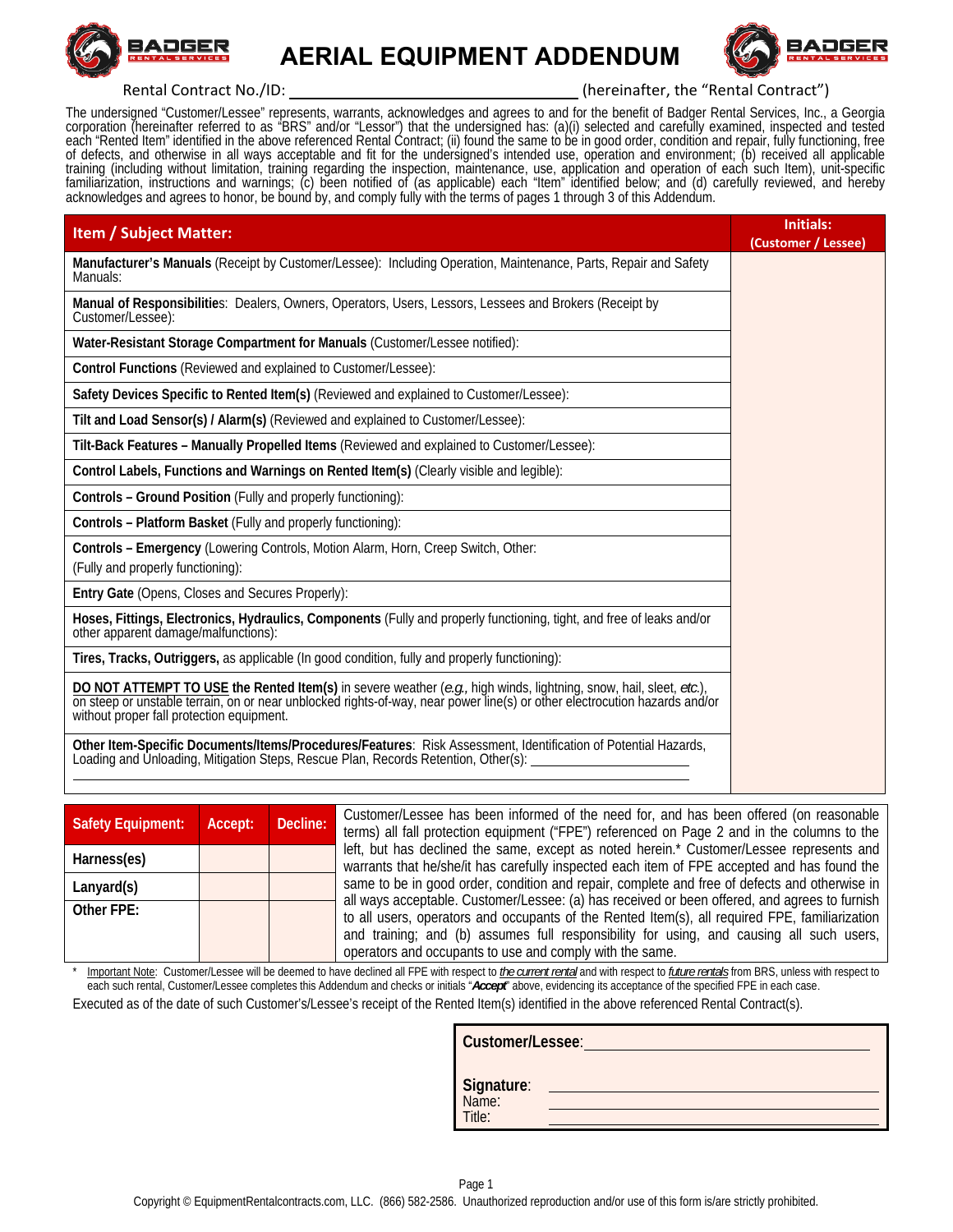

 **AERIAL EQUIPMENT ADDENDUM**



You, the "Customer" or "Lessee," have rented one or more "aerial work platform(s)," "mobile elevating work platform(s)," **lift(s) and/or scaffolds** (a/k/a: "Rented Item(s)") from Badger Rental Services, Inc., a Georgia corporation (hereinafter, "Lessor" or "BRS"), under the terms of the Rental Contract you have executed with BRS (the "Rental Contract") identified on Page 1 of this Addendum (capitalized terms used but not defined herein having the meanings assigned thereto in such Rental Contract). You acknowledge and agree that, under Occupational Safety & Health Administration ("OSHA") guidelines, including **Title 29 of the Code of Federal Regulations, Parts 1910 and 1926, and ANSI/SIA A92.2-92.9, 92.22 and 92.24 (and their successor provision(s), as applicable), ALL OPERATORS OF THE RENTED ITEM(S) ARE REQUIRED TO USE OR WEAR FALL ARREST / PROTECTION / RESTRAINT EQUIPMENT ("FPE") WHEN OPERATING SUCH RENTED ITEM(S)**, and all employers are responsible for ensuring that their employees: (a) use or wear FPE when operating such Rented Item(s); and (b) receive training and familiarization enabling such employees to properly use, inspect and maintain such FPE. Accordingly, you hereby acknowledge and agree as follows with respect to all of the Rented Item(s) listed in the Rental Contract (and with respect to any and all future rentals from BRS, you will ensure the following):

- (1) that the recommended or required FPE has been made available to you by BRS on reasonable terms;
- (2) that you have elected to Accept or Decline such FPE, as set forth on Page 1, with full knowledge of the potential hazards associated with using the Rented Item(s), as well as the hazards associated with failing to use FPE;
- (3) that you have personally inspected, examined, tested and approved each Rented Item prior to attempting to use it/them or making any Rented Item(s) available for use by any other party at any time;
- (4) that BRS has offered to you, on reasonable terms, any and all required **training** with respect to the Rented Item(s);
- (5) that you have received and understand the required **familiarization** with respect to each Rented Item; and
- (6) that you have: (a) received, carefully reviewed, and fully understand all applicable instructions and warnings, including without limitation EPA, NFPA, ASTM, SAIA, SSFI, ASSE, ASME, IEEE, OSHA (including OSHA 1910 and 1926.453, and the OSHA Fact Sheet available at: https://www.osha.gov/Publications/aerial-lifts-factsheet.pdf), and ANSI/SIA Standards (including without limitation, ANSI/SIA A92, and ANSI/SIA A92.5, A92.6, A92.22 and A92.24) and their respective successor provision(s), as applicable (collectively, "Instructions and Warnings"); and (b) been afforded a reasonable opportunity to ask, and have received satisfactory answers to, any questions you had regarding the same.

You further understand and agree to comply fully and at all times with: (a) the foregoing requirements, including without limitation, all applicable Instructions and Warnings; and (b) the Safety Rules appearing on Page 3; and you understand and agree to advise each of your employees and contractors that:

# **WORKING AT HEIGHTS IS INHERENTLY DANGEROUS**

ACCORDINGLY, IN ADDITION TO YOUR OBLIGATIONS UNDER EACH RENTAL CONTRACT, TO THE MAXIMUM EXTENT PERMITTED UNDER APPLICABLE LAW, YOU, FOR YOURSELF AND FOR THE "CUSTOMER" OR "LESSEE" IDENTIFIED IN THE RENTAL CONTRACT, HEREBY WAIVE AND RELINQUISH, AND AGREE TO INDEMNIFY, DEFEND AND HOLD HARMLESS BRS AND EACH TPO (IF ANY) OF THE RENTED ITEM(S), THEIR RESPECTIVE PARENTS, AFFILIATES AND SUBSIDIARIES, AND THEIR RESPECTIVE OWNERS, SHAREHOLDERS, OFFICERS, DIRECTORS, PARTNERS, MANAGERS, EMPLOYEES, AGENTS, CONTRACTORS, INSURERS, SUBROGEES, REPRESENTATIVES, SUCCESSORS AND ASSIGNS (COLLECTIVELY, THE "INDEMNITEES"), FOR, FROM AND AGAINST, ANY AND ALL PERSONAL INJURIES (INCLUDING DEATH), PROPERTY DAMAGE, LIABILITIES, CLAIMS, DAMAGES, FINES, FEES, PENALTIES, LOSSES, COSTS AND EXPENSES, INCLUDING WITHOUT LIMITATION, ATTORNEYS' FEES (COLLECTIVELY, "CLAIMS") ARISING FROM AND/OR ASSOCIATED WITH ANY ONE OR MORE RENTED ITEM(S), INCLUDING, BUT NOT LIMITED TO, ANY AND ALL CLAIMS ARISING FROM AND/OR IN CONNECTION WITH THE USE, OCCUPANCY, MISUSE, TRANSPORTATION, MOVEMENT, STORAGE, SERVICING, MAINTENANCE, REPAIR AND/OR RETRIEVAL OF SUCH RENTED ITEM(S), ANY REFUSAL AND/OR FAILURE TO PROPERLY USE FPE IN CONNECTION THEREWITH, AND/OR ANY OTHER BREACH OF THE ABOVE REFERENCED RENTAL CONTRACT(S), WHETHER BY YOU OR BY ANY ONE OR MORE OTHER PERSON(S).

This Addendum, together with the Safety Rules appearing on Page 3, supplements the Rental Contract and each other rental contract entered into between you and BRS at any time, and shall not be deemed a limitation of any other rights, protections and/or remedies available to or for the benefit of the Indemnitees (or any of them) under such Rental Contract(s), at law or in equity. Neither this Addendum nor the Rental Contract (nor any other rental contract with BRS) may be otherwise modified, unless authorized in writing by BRS.